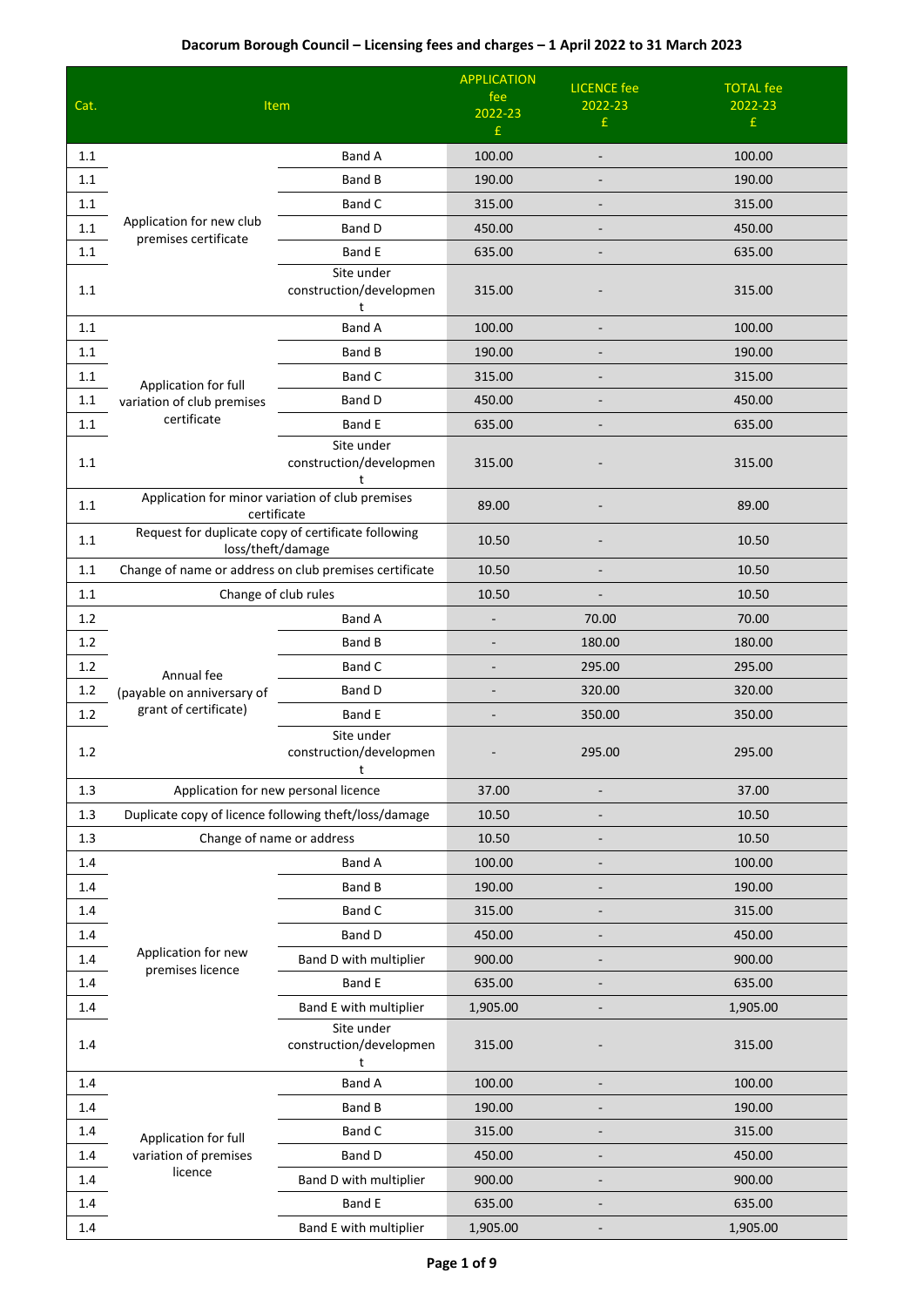| Cat.    | Item                                                                                                                             | <b>APPLICATION</b><br>fee<br>2022-23<br>£                           | <b>LICENCE</b> fee<br>2022-23<br>£ | <b>TOTAL fee</b><br>2022-23<br>£ |           |
|---------|----------------------------------------------------------------------------------------------------------------------------------|---------------------------------------------------------------------|------------------------------------|----------------------------------|-----------|
| 1.4     |                                                                                                                                  | Site under<br>construction/developmen<br>t                          | 315.00                             |                                  | 315.00    |
| 1.4     |                                                                                                                                  | Capacity: 5,000-9,999                                               | 1,000.00                           |                                  | 1,000.00  |
| 1.4     |                                                                                                                                  | Capacity: 10,000-14,999                                             | 2,000.00                           |                                  | 2,000.00  |
| 1.4     |                                                                                                                                  | Capacity: 15,000-19,999                                             | 4,000.00                           |                                  | 4,000.00  |
| 1.4     |                                                                                                                                  | Capacity: 20,000-29,999                                             | 8,000.00                           |                                  | 8,000.00  |
| $1.4\,$ | Additional application fee                                                                                                       | Capacity: 30,000-39,999                                             | 16,000.00                          |                                  | 16,000.00 |
| $1.4\,$ | for high-capacity premises<br>(payable in addition to the                                                                        | Capacity: 40,000-49,999                                             | 24,000.00                          |                                  | 24,000.00 |
| 1.4     | standard application fee)                                                                                                        | Capacity: 50,000-59,999                                             | 32,000.00                          |                                  | 32,000.00 |
| 1.4     |                                                                                                                                  | Capacity: 60,000-69,999                                             | 40,000.00                          |                                  | 40,000.00 |
| 1.4     |                                                                                                                                  | Capacity: 70,000-79,999                                             | 48,000.00                          |                                  | 48,000.00 |
| 1.4     |                                                                                                                                  | Capacity: 80,000-89,999                                             | 56,000.00                          |                                  | 56,000.00 |
| 1.4     |                                                                                                                                  | Capacity: 90,000+                                                   | 64,000.00                          |                                  | 64,000.00 |
| 1.4     | Application for transfer of premises licence                                                                                     |                                                                     | 23.00                              |                                  | 23.00     |
| 1.4     | Application for variation of premises licence to specify<br>premises supervisor                                                  | 23.00                                                               |                                    | 23.00                            |           |
| $1.4\,$ | Application for minor variation of premises licence                                                                              |                                                                     | 89.00                              |                                  | 89.00     |
| 1.4     | Application to substitute mandatory condition for<br>community premises (if not made simultaneously with<br>another application) |                                                                     | 23.00                              |                                  | 23.00     |
| $1.4\,$ | Application for interim authority notice                                                                                         |                                                                     | 23.00                              |                                  | 23.00     |
| 1.4     | Request for duplicate copy of premises licence following<br>loss/theft/damage                                                    | 10.50                                                               |                                    | 10.50                            |           |
| 1.4     | Change of name or address on premises licence                                                                                    |                                                                     | 10.50                              |                                  | 10.50     |
|         |                                                                                                                                  | 1.5 (Alcohol, Entertainment, etc - Premises Licences - Annual Fees) |                                    |                                  |           |
| 1.5     |                                                                                                                                  | Band A                                                              |                                    | 70.00                            | 70.00     |
| 1.5     |                                                                                                                                  | Band B                                                              |                                    | 180.00                           | 180.00    |
| 1.5     |                                                                                                                                  | Band C                                                              |                                    | 295.00                           | 295.00    |
| 1.5     |                                                                                                                                  | Band D                                                              |                                    | 320.00                           | 320.00    |
| 1.5     | Annual fee (payable on                                                                                                           | Band D with multiplier                                              |                                    | 640.00                           | 640.00    |
| $1.5\,$ | anniversary of grant of<br>licence)                                                                                              | <b>Band E</b>                                                       |                                    | 350.00                           | 350.00    |
| 1.5     |                                                                                                                                  | Band E with multiplier                                              |                                    | 1,050.00                         | 1,050.00  |
| 1.5     |                                                                                                                                  | Site under<br>construction/developmen<br>t                          |                                    | 295.00                           | 295.00    |
| 1.5     |                                                                                                                                  | Exempt                                                              |                                    |                                  |           |
| 1.5     |                                                                                                                                  | Capacity: 5,000-9,999                                               |                                    | 500.00                           | 500.00    |
| $1.5\,$ |                                                                                                                                  | Capacity: 10,000-14,999                                             |                                    | 1,000.00                         | 1,000.00  |
| $1.5\,$ |                                                                                                                                  | Capacity: 15,000-19,999                                             |                                    | 2,000.00                         | 2,000.00  |
| $1.5\,$ |                                                                                                                                  | Capacity: 20,000-29,999                                             |                                    | 4,000.00                         | 4,000.00  |
| $1.5\,$ | Additional annual fee for                                                                                                        | Capacity: 30,000-39,999                                             |                                    | 8,000.00                         | 8,000.00  |
| $1.5\,$ | high-capacity premises<br>(payable in addition to the                                                                            | Capacity: 40,000-49,999                                             |                                    | 12,000.00                        | 12,000.00 |
| $1.5\,$ | standard annual fee)                                                                                                             | Capacity: 50,000-59,999                                             |                                    | 16,000.00                        | 16,000.00 |
| $1.5\,$ |                                                                                                                                  | Capacity: 60,000-69,999                                             |                                    | 20,000.00                        | 20,000.00 |
| $1.5\,$ |                                                                                                                                  | Capacity: 70,000-79,999                                             |                                    | 24,000.00                        | 24,000.00 |
| $1.5\,$ |                                                                                                                                  | Capacity: 80,000-89,999                                             |                                    | 28,000.00                        | 28,000.00 |
| 1.5     |                                                                                                                                  | Capacity: 90,000+                                                   |                                    | 32,000.00                        | 32,000.00 |
|         | 1.6 (Alcohol, Entertainment, etc - Temporary Evene Notices)                                                                      |                                                                     |                                    |                                  |           |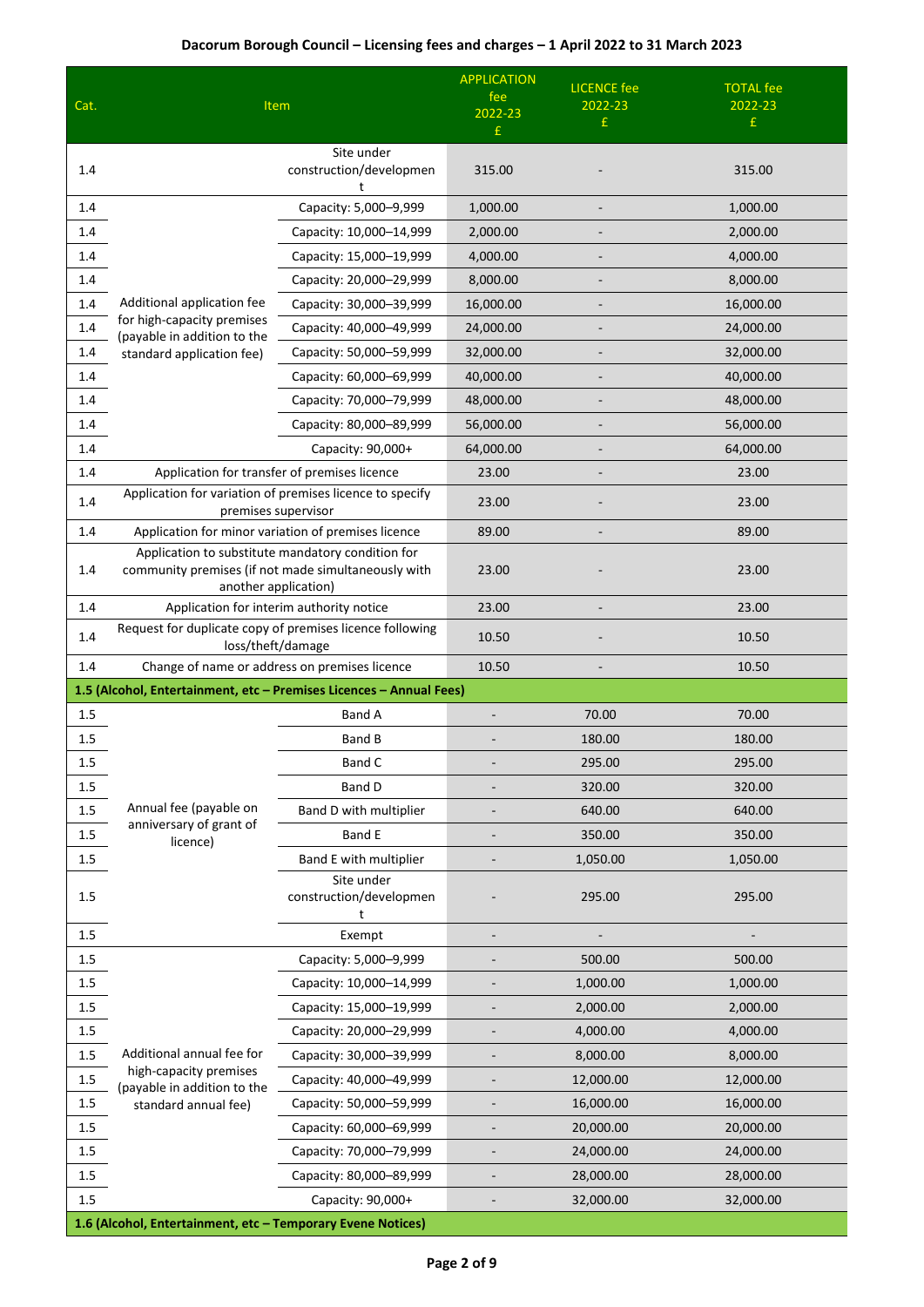|         |                                                                                                                                   | <b>APPLICATION</b>                                              |        | <b>LICENCE</b> fee<br><b>TOTAL fee</b>               |
|---------|-----------------------------------------------------------------------------------------------------------------------------------|-----------------------------------------------------------------|--------|------------------------------------------------------|
| Cat.    | Item                                                                                                                              | fee<br>2022-23                                                  |        | 2022-23<br>2022-23                                   |
|         |                                                                                                                                   | £                                                               |        | £<br>£.                                              |
| 1.6     | Temporary event notice (standard) - submission fee                                                                                | 21.00                                                           |        | 21.00<br>$\overline{a}$                              |
| 1.6     | Temporary event notice (late) - submission fee                                                                                    | 21.00                                                           |        | 21.00                                                |
| 1.6     | Duplicate copy of notice following theft/loss/damage                                                                              | 10.50                                                           |        | 10.50                                                |
|         | 1.7 (Alcohol, Entertainment, etc - Miscellaneous)                                                                                 |                                                                 |        |                                                      |
| 1.7     | Application for provisional statement                                                                                             | 315.00                                                          |        | 315.00                                               |
| 1.7     | Notification of legal/financial interest in premises                                                                              | 21.00                                                           |        | 21.00                                                |
|         | 2.1 (Animals - Boarding of dogs and cats)                                                                                         |                                                                 |        |                                                      |
| 2.1     | Application for new animal boarding establishment<br>licence, except franchises (kennels/home<br>boarding/day care)(up to 3 yrs)  | 427.00                                                          | 212.00 | 639.00                                               |
| 2.1     | Application to renew animal boarding establishment<br>licence, except franchises (kennels/home<br>boarding/day care)(up to 3 yrs) | 205.00                                                          | 211.00 | 416.00                                               |
| 2.1     | Application for new animal boarding establishment<br>licence as a franchise.                                                      | 427.00 $(+$<br>inspection<br>fee per<br>additional<br>premises) | 212.00 | 639.00 (+ inspection fee per additional<br>premises) |
| 2.1     | Application to renew animal boarding establishment<br>licence as a franchise.                                                     | 205.00<br>(+inspection<br>fee per<br>additional<br>premises)    | 211.00 | 416.00 (+ inspection fee per<br>additional premises) |
| 2.1     | Application to vary animal boarding establishment<br>licence (kennels/home boarding/day care) except<br>franchises                | 131.00<br>(+inspection<br>if required)                          | 83.00  | 214.00<br>(+inspection if required)                  |
| 2.1     | Application to vary animal boarding establishment<br>licence for a franchise to add premises                                      | 164.00<br>(+inspection<br>per premises)                         |        | 164.00<br>(+inspection per premises)                 |
| 2.1     | Application to vary to reduce licensable activities or<br>numbers of animals (Kennels/home boarding/day<br>care)                  | 29.00                                                           |        | 29.00                                                |
| 2.1     | Re-evaluation of star rating (Kennels/home<br>boarding/day care)                                                                  | 29.00<br>(+inspection<br>if required)                           |        | 29.00<br>(+for inspection if required)               |
| 2.1     | Veterinary inspection of premises *                                                                                               |                                                                 |        | <b>Recharged at cost</b>                             |
| 2.1     | Qualified officer inspection of premises (when for                                                                                |                                                                 |        | 88.00                                                |
|         | renewal)<br>2.2 (Animals - Dangerous Wild Animals)                                                                                |                                                                 |        |                                                      |
|         | Application for licence                                                                                                           |                                                                 |        |                                                      |
| 2.2     | to keep dangerous wild<br>plus vet inspection<br>animals (2yr)                                                                    | 150.00                                                          | 37.00  | 187.00                                               |
| $2.2\,$ | Application to renew<br>licence to keep<br>plus vet inspection<br>dangerous wild animals<br>(2yr)                                 | 150.00                                                          | 37.00  | 187.00                                               |
| 2.2     | Application to vary licence conditions (new<br>species/increased numbers of animals)                                              | 65.00                                                           | 37.00  | 102.00                                               |
| 2.2     | Application to vary licence conditions<br>(administrative matters only)                                                           | 29.00                                                           |        | 29.00                                                |
| 2.2     | Veterinary inspection of premises *                                                                                               |                                                                 |        | <b>Recharged at cost</b>                             |
|         | 2.3 (Animals – Breeding of dogs)                                                                                                  |                                                                 |        |                                                      |
| 2.3     | Application for new<br>dog breeding licence<br>plus vet inspection<br>(up to 3 yrs)                                               | 430.00                                                          | 211.00 | 641.00 (+ vet inspection fees)                       |
| 2.3     | Application to renew<br>dog breeding licence<br>plus vet inspection<br>(up to 3 yrs)                                              | 207.00                                                          | 211.00 | 418.00 (+inspection fees)                            |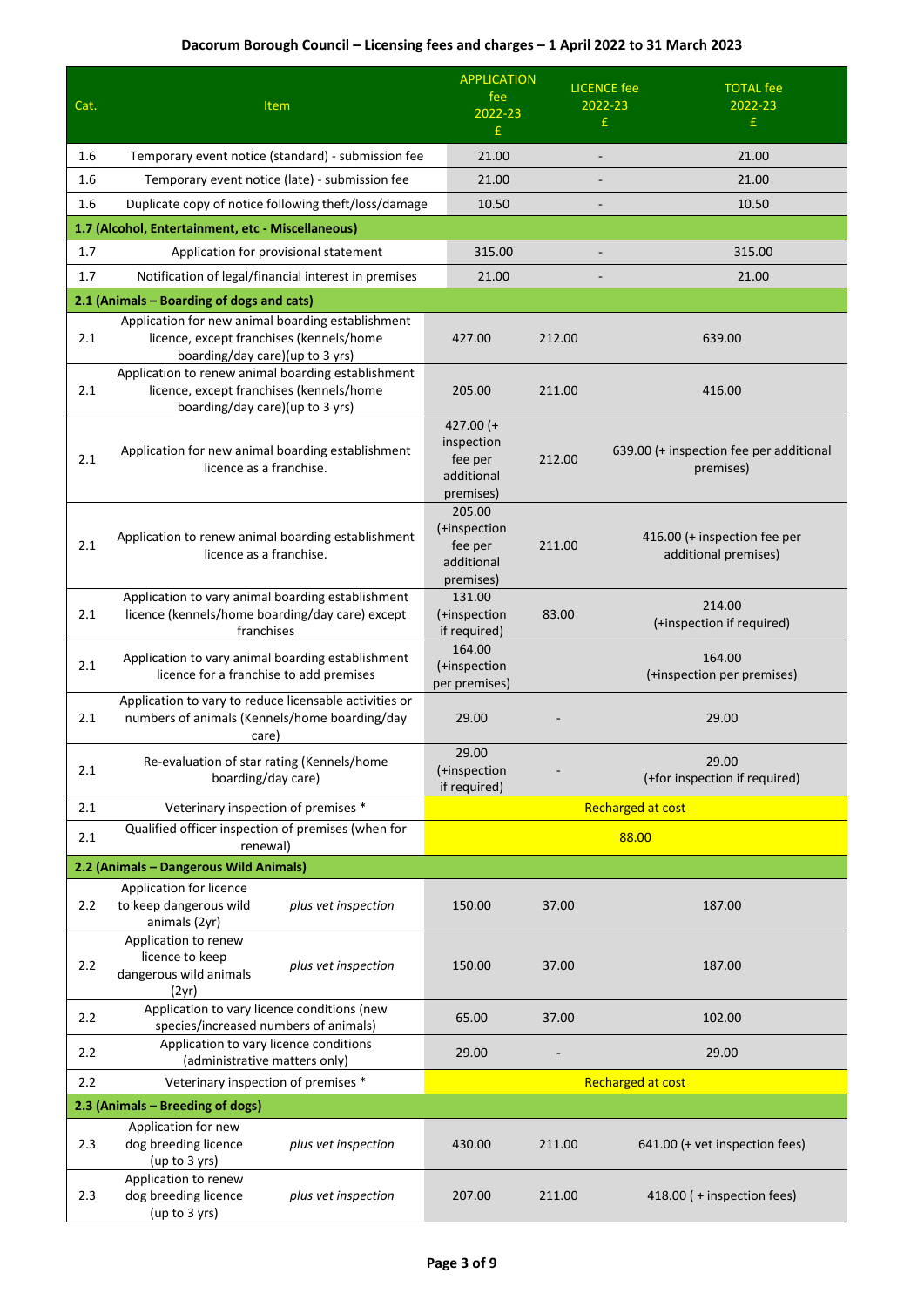|      |                                                                                                          |                                                                                          | <b>APPLICATION</b>                       | <b>LICENCE</b> fee       | <b>TOTAL fee</b>                    |
|------|----------------------------------------------------------------------------------------------------------|------------------------------------------------------------------------------------------|------------------------------------------|--------------------------|-------------------------------------|
| Cat. |                                                                                                          | Item                                                                                     | fee<br>2022-23                           | 2022-23                  | 2022-23                             |
|      |                                                                                                          |                                                                                          | £                                        | £                        | £                                   |
| 2.3  | Application to vary a<br>dog breeding licence                                                            | Plus inspection if required                                                              | 44.00                                    | 57.00                    | 101.00( + inspection fees)          |
| 2.3  | Re-evaluation of Star<br>Rating - Breeding<br>Licence                                                    | Plus inspection if required                                                              | 29.00                                    | 0.00                     | 29.00 ( + inspection fees)          |
| 2.3  | Application to vary a<br>dog breeding licence<br>(administrative matters<br>only)                        | Plus inspection if required                                                              | 29.00                                    | 0.00                     | 29.00                               |
| 2.3  |                                                                                                          | Veterinary inspection of premises *                                                      |                                          | <b>Recharged at cost</b> |                                     |
| 2.3  |                                                                                                          | Qualified officer inspection of premises (when for<br>renewal)                           |                                          | 88.00                    |                                     |
|      | 2.4 (Animals - Selling animals as pets)                                                                  |                                                                                          |                                          |                          |                                     |
| 2.4  |                                                                                                          | Application for new pet shop licence (up to 3 yrs)                                       | 427.00                                   | 212.00                   | 639.00                              |
| 2.4  |                                                                                                          | Application to renew pet shop licence (up to 3 yrs)                                      | 204.00                                   | 212.00                   | 416.00                              |
| 2.4  | Application to vary pet shop licence                                                                     |                                                                                          | 132.00<br>(+inspection<br>if required)   | 57.00                    | 189.00<br>(+inspection if required) |
| 2.4  |                                                                                                          | Application to vary to reduce licensable activities or<br>numbers of animals - pet shops | 29.00                                    |                          | 29.00                               |
| 2.4  | Re-evaluation of star rating - pet shops                                                                 |                                                                                          | 29.00<br>(+inspection<br>if required)    |                          | 29.00<br>(+inspection if required)  |
| 2.4  | Veterinary inspection of premises *                                                                      |                                                                                          | <b>Recharged at cost</b>                 |                          |                                     |
| 2.4  |                                                                                                          | Qualified officer inspection of premises (when for<br>renewal)                           |                                          | 88.00                    |                                     |
|      | 2.5 (Animals - Hiring of horses)                                                                         |                                                                                          |                                          |                          |                                     |
| 2.5  | Application for hiring of<br>horses (up to 3 yrs)                                                        | plus vet inspection on<br>application & annually<br>throughout licence<br>duration)      | 391.00                                   | 124.00                   | 515.00 (+ vets fees)                |
| 2.5  | Application to renew<br>licence for hiring of<br>horses (up to 3 yrs)                                    | plus vet inspection on<br>application & annually<br>throughout licence<br>duration)      | 205.00                                   | 124.00                   | 329.00 (+ vets fees)                |
| 2.5  | Application to vary<br>licence for hiring of<br>horses                                                   |                                                                                          | $44.00 (+$<br>inspection if<br>required) | 57.00                    | 101.00 (+ inspection if required)   |
| 2.5  | Application to vary to<br>reduce licensable<br>activities or numbers of<br>animals - hiring of<br>horses |                                                                                          | 29.00                                    |                          | 29.00                               |
| 2.5  | Re-evaluation of star<br>rating - hiring of horses                                                       |                                                                                          | $29.00 (+$<br>inspection if<br>required) |                          | 29.00 (+ inspection if required)    |
| 2.5  | Veterinary inspection of premises *                                                                      |                                                                                          | Recharged at cost                        |                          |                                     |
| 2.5  |                                                                                                          | Qualified officer inspection of premises (when for<br>renewal)                           |                                          | 88.00                    |                                     |
|      | 2.6 (Animals - Zoos)                                                                                     |                                                                                          |                                          |                          |                                     |
| 2.6  | Application for new zoo<br>licence (4yr)                                                                 | plus vet inspection                                                                      | 1540.00                                  | 336.00                   | 1876.00                             |
| 2.6  | Application to renew<br>zoo licence (6yr)                                                                | plus vet inspection                                                                      | 940.00                                   | 336.00                   | 1276.00                             |
| 2.6  | Application to vary<br>licence                                                                           | plus vet inspection                                                                      | 1540.00                                  | 336.00                   | 1876.00                             |
| 2.6  | Application to transfer<br>zoo licence                                                                   | plus vet inspection                                                                      | 142.00                                   | 79.00                    | 221.00                              |
| 2.7  | Animals - Keeping or training animals for<br>exhibition                                                  |                                                                                          |                                          |                          |                                     |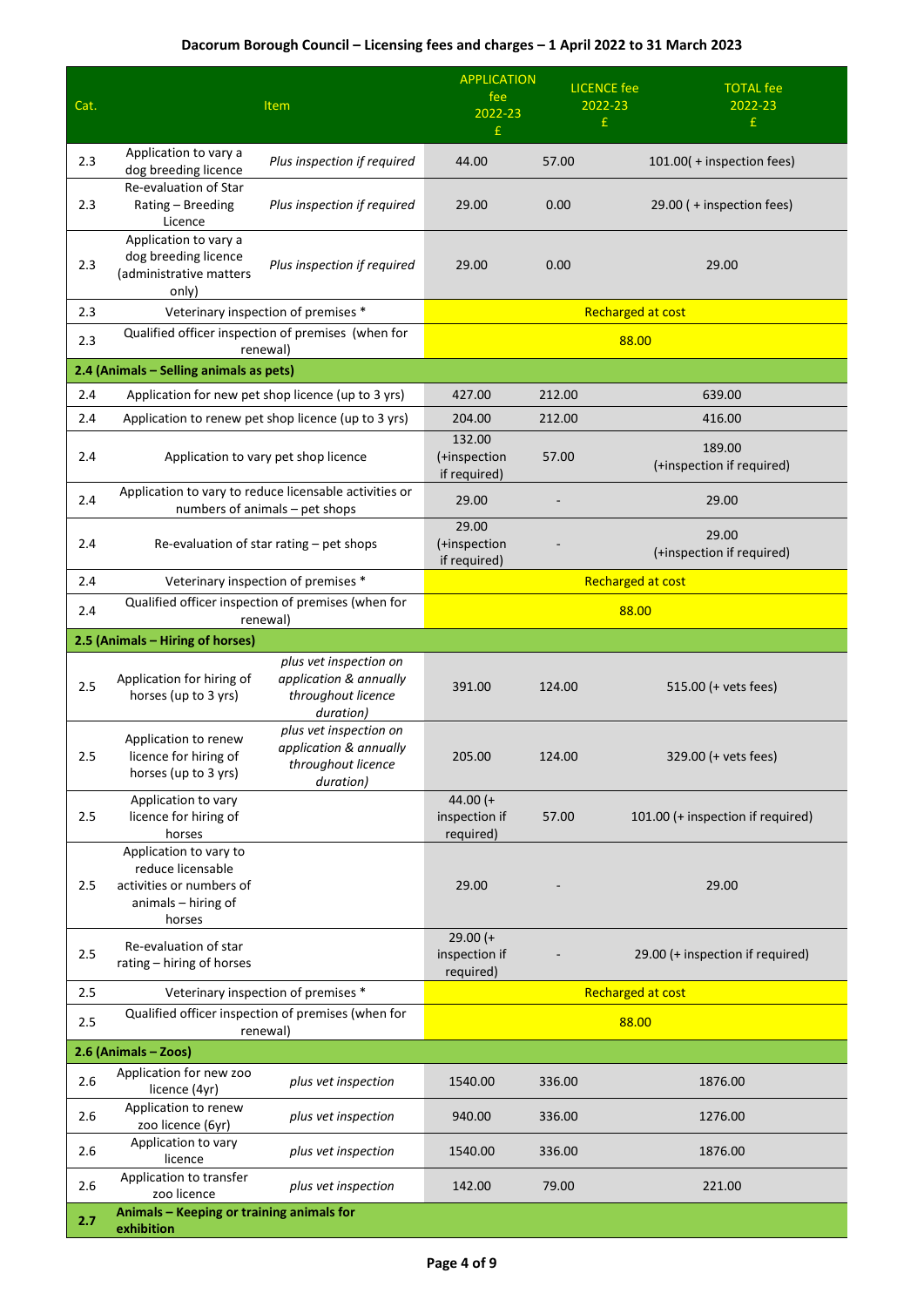| Cat. |                                                                                                  | <b>Item</b>                                                                                          | <b>APPLICATION</b><br>fee<br>2022-23   | <b>LICENCE</b> fee<br>2022-23                      | <b>TOTAL</b> fee<br>2022-23 |
|------|--------------------------------------------------------------------------------------------------|------------------------------------------------------------------------------------------------------|----------------------------------------|----------------------------------------------------|-----------------------------|
|      |                                                                                                  |                                                                                                      | £                                      | £                                                  | £                           |
| 2.7  |                                                                                                  | Application to keep or train animals for exhibition<br>(default 3yrs only)                           | 281.00                                 | 124.00                                             | 405.00                      |
| 2.7  |                                                                                                  | Application to renew licence to keep or train<br>animals for exhibition (default 3yrs only)          | 205.00                                 | 124.00                                             | 329.00                      |
| 2.7  |                                                                                                  | Application to vary licence to reduce licensable<br>activities or numbers of animals                 | 29.00                                  |                                                    | 29.00                       |
| 2.7  |                                                                                                  | Application to vary licence to keep or train animals<br>for exhibition (administrative matters only) | 29.00                                  |                                                    | 29.00                       |
| 2.7  |                                                                                                  | Application to vary licence to keep or train animals<br>for exhibition                               | 132.00<br>(+inspection<br>if required) | 189.00<br>57.00                                    | (+inspection if required)   |
| 2.7  |                                                                                                  | Qualified officer inspection of premises (when for<br>renewal)                                       |                                        | 88.00                                              |                             |
| 2.8  | <b>General provisions</b>                                                                        |                                                                                                      |                                        |                                                    |                             |
| 2.8  | Boarding of dogs and cats<br>Selling Animals as pets<br><b>Breeding dogs</b><br>Hiring of horses | Keeping or training animals for exhibition                                                           |                                        | Combined activities: Equal to highest activity fee |                             |
|      | 3.1 (Betting, Gambling, etc - Lotteries)                                                         |                                                                                                      |                                        |                                                    |                             |
| 3.1  |                                                                                                  | Registration of society for small society lotteries                                                  | 40.00                                  |                                                    | 40.00                       |
| 3.1  |                                                                                                  | Annual fee (payable on anniversary of registration)                                                  |                                        | 20.00                                              | 20.00                       |
|      | 3.2 (Betting, Gambling, etc - Notices)                                                           |                                                                                                      |                                        |                                                    |                             |
| 3.2  |                                                                                                  | Temporary use notice submission fee                                                                  | 372.00                                 |                                                    | 372.00                      |
| 3.2  |                                                                                                  | Duplicate copy of temporary use notice following<br>theft/loss/damage                                | 16.00                                  |                                                    | 16.00                       |
| 3.2  |                                                                                                  | Occasional use notice submission fee                                                                 |                                        |                                                    |                             |
|      |                                                                                                  |                                                                                                      |                                        |                                                    |                             |
|      | 3.3 (Betting, Gambling, etc - Permits)                                                           |                                                                                                      |                                        |                                                    |                             |
| 3.3  |                                                                                                  | Notification of 1-2 gaming machine in alcohol-licensed<br>premises                                   | 50.00                                  |                                                    | 50.00                       |
| 3.3  |                                                                                                  | Application for new permit                                                                           | 150.00                                 |                                                    | 150.00                      |
| 3.3  | Licensed                                                                                         | Application for variation of permit                                                                  | 100.00                                 |                                                    | 100.00                      |
| 3.3  | premises                                                                                         | Application for transfer of permit                                                                   | 25.00                                  |                                                    | 25.00                       |
| 3.3  | gaming machine                                                                                   | Change of name or address                                                                            | 25.00                                  |                                                    | 25.00                       |
| 3.3  | permit                                                                                           | Replacement - theft/loss                                                                             | 15.00                                  |                                                    | 15.00                       |
| 3.3  |                                                                                                  | Annual fee *                                                                                         |                                        | 50.00                                              | 50.00                       |
| 3.3  |                                                                                                  | Application for new permit<br>(standard)                                                             | 200.00                                 |                                                    | 200.00                      |
| 3.3  |                                                                                                  | Application for new permit (fast<br>track)                                                           | 100.00                                 |                                                    | 100.00                      |
| 3.3  |                                                                                                  | Application for variation of permit                                                                  | 100.00                                 |                                                    | 100.00                      |
| 3.3  | Club gaming<br>permit                                                                            | Application for renewal of permit<br>(standard)                                                      | 200.00                                 |                                                    | 200.00                      |
| 3.3  |                                                                                                  | Application for renewal of permit<br>(fast track)                                                    | 100.00                                 |                                                    | 100.00                      |
| 3.3  |                                                                                                  | Replacement - theft/loss                                                                             | 15.00                                  |                                                    | 15.00                       |
| 3.3  |                                                                                                  | Annual fee *                                                                                         |                                        | 50.00                                              | 50.00                       |
| 3.3  |                                                                                                  | Application for new permit<br>(standard)                                                             | 200.00                                 |                                                    | 200.00                      |
| 3.3  | Club machine<br>permit                                                                           | Application for new permit (fast<br>track)                                                           | 100.00                                 |                                                    | 100.00                      |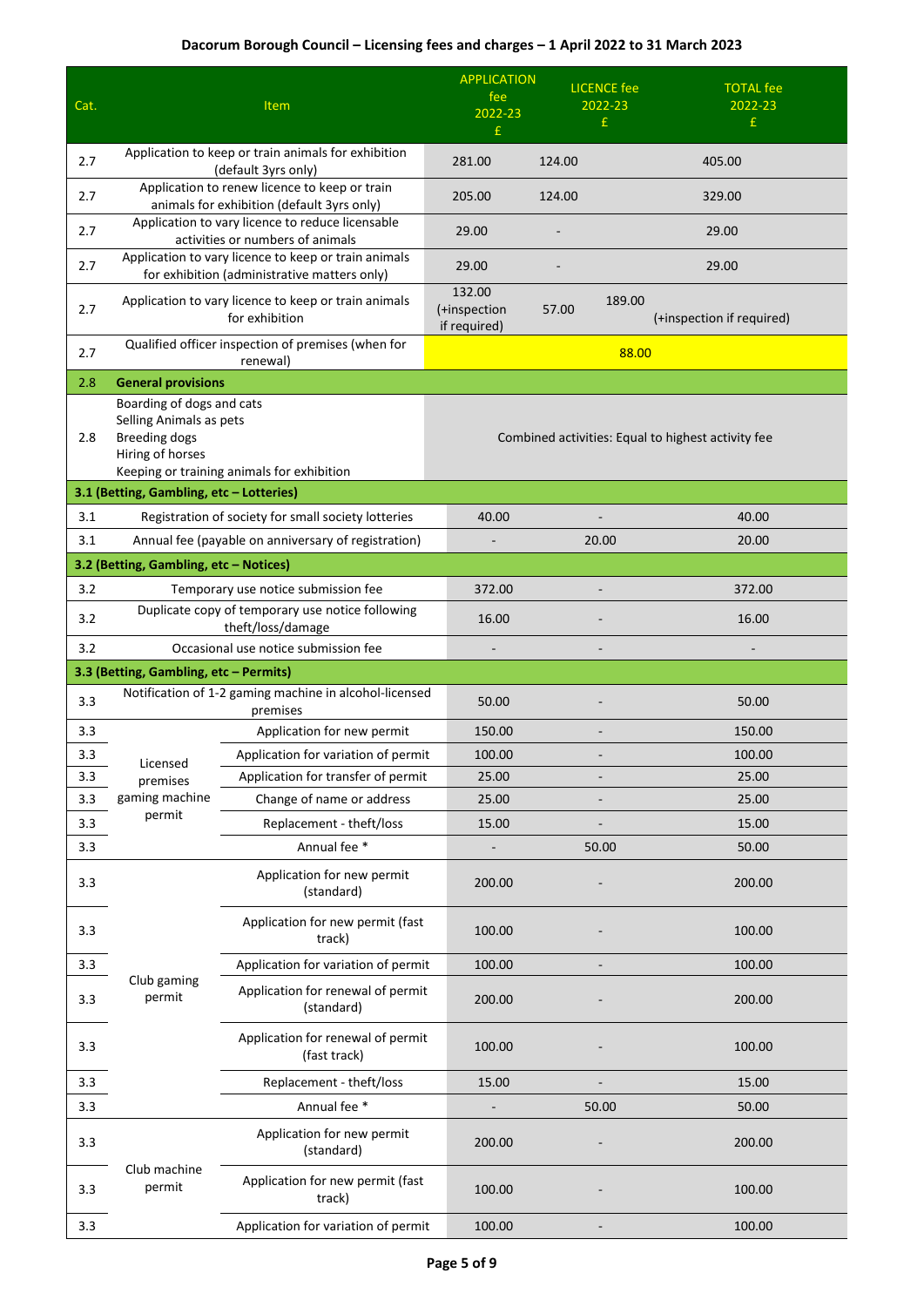| Cat. | Item                                              |  | <b>APPLICATION</b><br>fee<br>2022-23<br>£                       | <b>LICENCE</b> fee<br>2022-23<br>£ | <b>TOTAL fee</b><br>2022-23<br>£ |          |
|------|---------------------------------------------------|--|-----------------------------------------------------------------|------------------------------------|----------------------------------|----------|
| 3.3  |                                                   |  | Application for renewal of permit<br>(standard)                 | 200.00                             |                                  | 200.00   |
| 3.3  | Application for renewal of permit<br>(fast track) |  |                                                                 | 100.00                             |                                  | 100.00   |
| 3.3  |                                                   |  | Replacement - theft/loss                                        | 15.00                              |                                  | 15.00    |
| 3.3  |                                                   |  | Annual fee *                                                    |                                    | 50.00                            | 50.00    |
| 3.3  |                                                   |  | Application for new permit                                      | 300.00                             |                                  | 300.00   |
| 3.3  | Prize gaming                                      |  | Application for renewal of permit                               | 300.00                             |                                  | 300.00   |
| 3.3  | permit                                            |  | Change of name or address                                       | 25.00                              |                                  | 25.00    |
| 3.3  |                                                   |  | Replacement - theft/loss                                        | 15.00                              |                                  | 15.00    |
| 3.3  | Family                                            |  | Application for new permit                                      | 300.00                             |                                  | 300.00   |
| 3.3  | entertainment                                     |  | Application for renewal of permit                               | 300.00                             |                                  | 300.00   |
| 3.3  | centre gaming                                     |  | Change of name or address                                       | 25.00                              |                                  | 25.00    |
| 3.3  | machine permit                                    |  | Replacement - theft/loss                                        | 15.00                              |                                  | 15.00    |
|      |                                                   |  | 3.4 (Betting, Gambling, etc - Premises Licences - Applications) |                                    |                                  |          |
| 3.4  |                                                   |  | Adult gaming centre                                             | 1165.00                            |                                  | 1165.00  |
| 3.4  |                                                   |  | Betting (track)                                                 | 1165.00                            |                                  | 1165.00  |
| 3.4  | Application for new<br>premises licence (without  |  | Betting (other)                                                 | 1165.00                            |                                  | 1165.00  |
| 3.4  | provisional statement)                            |  | Bingo                                                           | 1165.00                            |                                  | 1165.00  |
| 3.4  |                                                   |  | Family entertainment<br>centre                                  | 1165.00                            |                                  | 1165.00  |
| 3.4  |                                                   |  | Adult gaming centre                                             | 803.00                             |                                  | 803.00   |
| 3.4  | Application for new                               |  | Betting (track)                                                 | 803.00                             | $\overline{\phantom{a}}$         | 803.00   |
| 3.4  | premises licence (with                            |  | Betting (other)                                                 | 803.00                             |                                  | 803.00   |
| 3.4  | provisional statement)                            |  | Bingo                                                           | 803.00                             |                                  | 803.00   |
| 3.4  |                                                   |  | Family entertainment<br>centre                                  | 803.00                             |                                  | 803.00   |
| 3.4  |                                                   |  | Adult gaming centre                                             | 1,165.00                           |                                  | 1,165.00 |
| 3.4  |                                                   |  | Betting (track)                                                 | 1,165.00                           |                                  | 1,165.00 |
| 3.4  | Application for provisional<br>statement          |  | Betting (other)                                                 | 1,165.00                           |                                  | 1,165.00 |
| 3.4  |                                                   |  | Bingo                                                           | 1,165.00                           |                                  | 1,165.00 |
| 3.4  |                                                   |  | Family entertainment<br>centre                                  | 1,165.00                           |                                  | 1,165.00 |
| 3.4  |                                                   |  | Adult gaming centre                                             | 803.00                             |                                  | 803.00   |
| 3.4  |                                                   |  | Betting (track)                                                 | 803.00                             |                                  | 803.00   |
| 3.4  | Application for variation of<br>premises licence  |  | Betting (other)                                                 | 803.00                             | $\overline{\phantom{0}}$         | 803.00   |
| 3.4  |                                                   |  | Bingo                                                           | 803.00                             |                                  | 803.00   |
| 3.4  |                                                   |  | Family entertainment<br>centre                                  | 803.00                             |                                  | 803.00   |
| 3.4  |                                                   |  | Adult gaming centre                                             | 338.00                             |                                  | 338.00   |
| 3.4  | Application for transfer of                       |  | Betting (track)                                                 | 338.00                             |                                  | 338.00   |
| 3.4  | premises licence                                  |  | Betting (other)                                                 | 338.00                             |                                  | 338.00   |
| 3.4  |                                                   |  | Bingo                                                           | 338.00                             |                                  | 338.00   |
| 3.4  |                                                   |  | Family entertainment<br>centre                                  | 338.00                             |                                  | 338.00   |
| 3.4  | Application for                                   |  | Adult gaming centre                                             | 338.00                             |                                  | 338.00   |
| 3.4  | reinstatement of premises                         |  | Betting (track)                                                 | 338.00                             |                                  | 338.00   |
| 3.4  | licence                                           |  | Betting (other)                                                 | 338.00                             |                                  | 338.00   |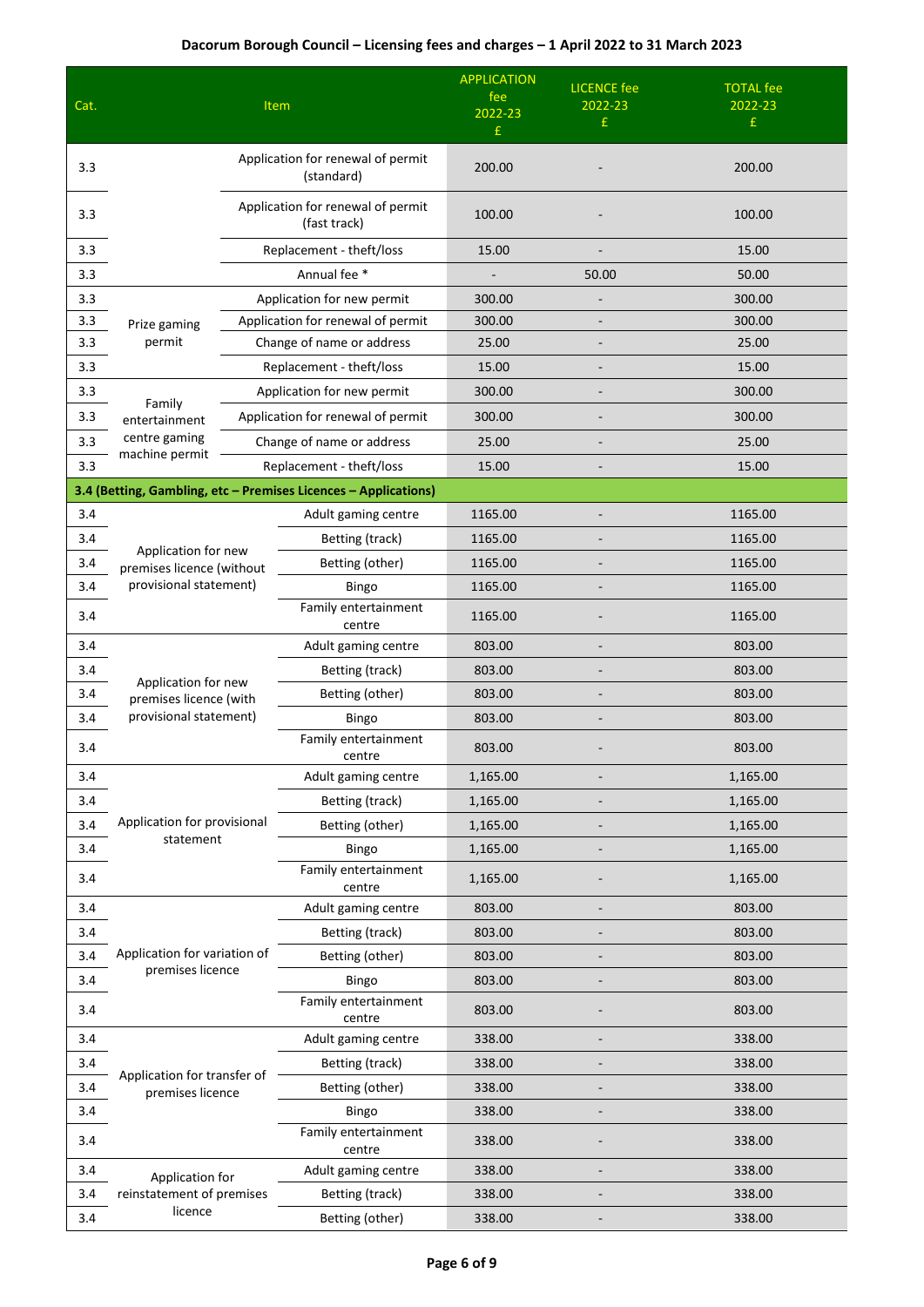|      |                                                                         | <b>APPLICATION</b>                                     | <b>LICENCE</b> fee | <b>TOTAL</b> fee |         |
|------|-------------------------------------------------------------------------|--------------------------------------------------------|--------------------|------------------|---------|
| Cat. | Item                                                                    | fee<br>2022-23                                         | 2022-23            | 2022-23          |         |
|      |                                                                         | £                                                      | £                  | £.               |         |
| 3.4  |                                                                         | 338.00                                                 |                    | 338.00           |         |
| 3.4  |                                                                         | Family entertainment<br>centre                         | 338.00             |                  | 338.00  |
| 3.4  | Duplicate copy of licence following theft/loss/damage                   |                                                        | 16.00              |                  | 16.00   |
| 3.4  | Change of name or address on premises licence                           |                                                        | 37.00              |                  | 37.00   |
|      | 3.5 (Betting, Gambling, etc - Premises Licences - Annual Fees)          |                                                        |                    |                  |         |
| 3.5  | Annual fee (payable 30                                                  | Adult gaming centre                                    |                    | 513.00           | 513.00  |
| 3.5  | days after the licence                                                  | Betting (track)                                        |                    | 513.00           | 513.00  |
| 3.5  | takes effect, and then                                                  | Betting (other)                                        |                    | 513.00           | 513.00  |
| 3.5  | annually on the<br>anniversary of the grant of                          | Bingo                                                  |                    | 513.00           | 513.00  |
| 3.5  | the licence)                                                            | Family entertainment<br>centre                         |                    | 513.00           | 513.00  |
|      | 4.1 (Charity Collections - Street Collections)                          |                                                        |                    |                  |         |
| 4.1  | Application for street collection licence                               |                                                        |                    |                  |         |
|      | 4.2 (Charity Collections - House-to-House Collections)                  |                                                        |                    |                  |         |
| 4.2  | Application for house to house collection licence                       |                                                        |                    |                  |         |
|      | 5.1 (Hypnotism)                                                         |                                                        |                    |                  |         |
| 5.1  | Hypnotism authorisation                                                 |                                                        |                    |                  |         |
|      | <b>6.1 (Scrap Metal Dealers)</b>                                        |                                                        |                    |                  |         |
| 6.1  | Application for new scrap metal site licence                            | 249.00                                                 | 62.00              | 311.00           |         |
| 6.1  | Application for new scrap metal collectors licence                      |                                                        | 193.00             | 31.00            | 224.00  |
| 6.1  | Application to renew scrap metal site licence                           |                                                        | 231.00             | 62.00            | 293.00  |
| 6.1  | Application to renew scrap metal collectors licence                     |                                                        | 175.00             | 31.00            | 206.00  |
| 6.1  | licensee details                                                        | Application to vary scrap metal licence - change of    | 16.00              | 1.00             | 17.00   |
| 6.1  | licensed sites                                                          | Application to vary scrap metal licence - change of    | 86.00              | 1.00             | 87.00   |
| 6.1  | Application to vary scrap metal licence - change of site<br>managers    |                                                        | 51.00              | 1.00             | 52.00   |
| 6.1  | Application to vary scrap metal licence - site to<br>collectors licence |                                                        | 31.00              | 1.00             | 32.00   |
| 6.1  | Application to vary scrap metal licence - collectors to<br>site licence |                                                        | 112.00             | 42.00            | 154.00  |
|      | 7.1 (Sex Establishments)                                                |                                                        |                    |                  |         |
| 7.1  | Application for new sex establishment licence                           |                                                        | 1,903.00           | 254.00           | 2157.00 |
| 7.1  | Application for renewal of sex establishment licence                    |                                                        | 1481.00            | 254.00           | 1753.00 |
| 7.1  | Application for variation of sex establishment licence                  |                                                        | 828.00             | 114.00           | 942.00  |
| 7.1  | Application for transfer of sex establishment licence                   |                                                        | 423.00             |                  | 423.00  |
|      | 8.1 (Skin Piercing, etc)                                                |                                                        |                    |                  |         |
| 8.1  | Application for registration of skin piercing premises                  |                                                        | 242.00             |                  | 242.00  |
| 8.1  |                                                                         | Application for registration of skin piercing operator | 114.00             |                  | 114.00  |
|      | 9.1 (Street Trading)                                                    |                                                        |                    |                  |         |
| 9.1  |                                                                         | New (1 vehicle/pitch, 1<br>year)                       | 413.00             | 262.00           | 675.00  |
| 9.1  |                                                                         | Renewal (1 vehicle/pitch,<br>1 year)                   | 413.00             | 262.00           | 675.00  |
| 9.1  | Street trading consent<br>(annual)                                      | Additional fee per extra<br>vehicle/pitch              | 34.00              | 41.00            | 75.00   |
| 9.1  |                                                                         | Interim substitution of<br>vehicle                     | 25.00              |                  | 25.00   |
| 9.1  |                                                                         | Other consent variation                                | 144.00             |                  | 144.00  |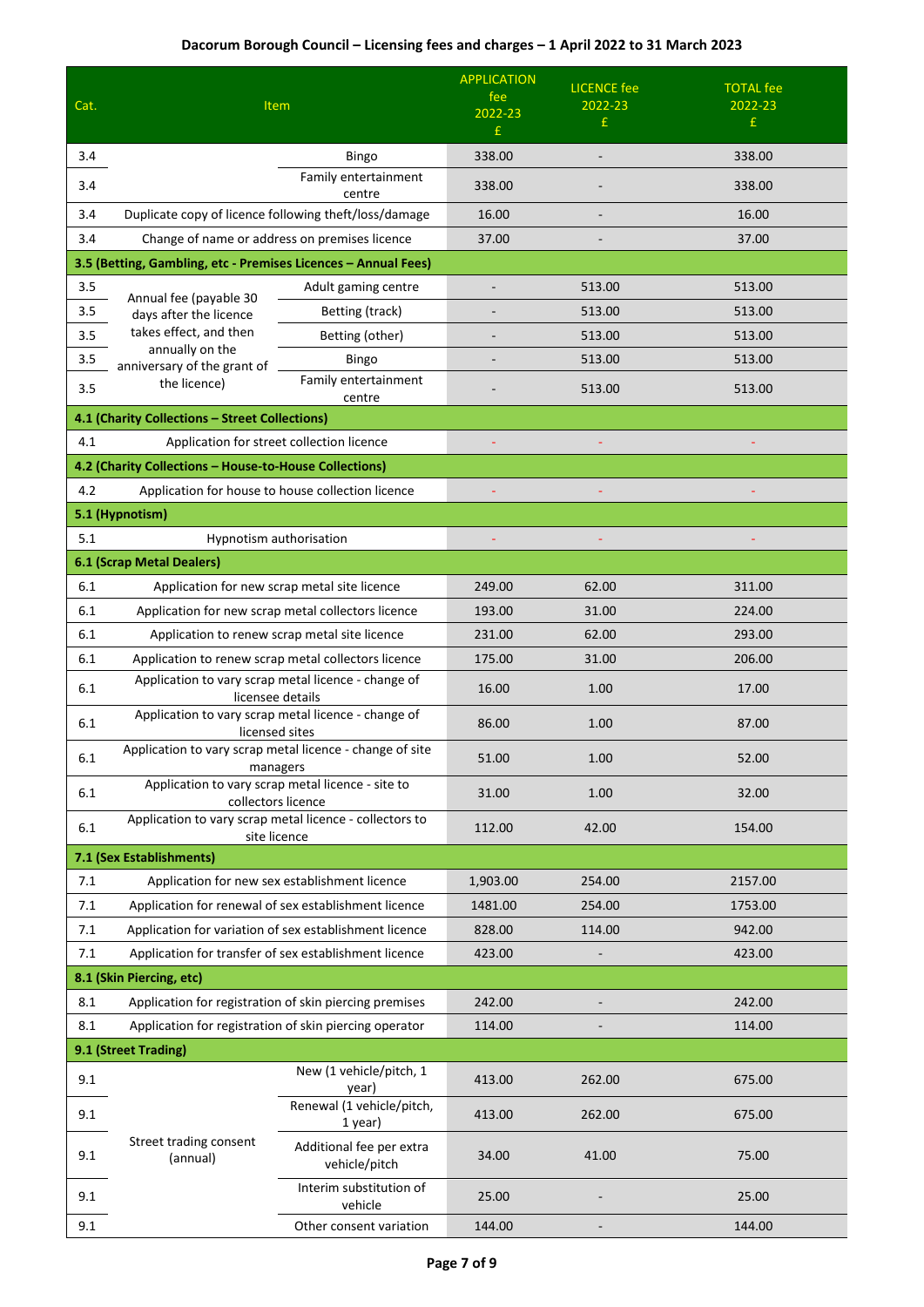| Cat.         | <b>Item</b>                                                                |  | <b>APPLICATION</b><br>fee<br>2022-23<br>£                              | <b>LICENCE</b> fee<br>2022-23<br>£                      | <b>TOTAL</b> fee<br>2022-23<br>£           |                |
|--------------|----------------------------------------------------------------------------|--|------------------------------------------------------------------------|---------------------------------------------------------|--------------------------------------------|----------------|
| 9.1          | Street trading consent<br>partial year<br>(up to 6 months)                 |  |                                                                        | 219.00                                                  | 129.00                                     | 348.00         |
| 9.1          | Street trading consent                                                     |  | Commercial event                                                       | 161.00                                                  |                                            | 161.00         |
| 9.1          | (single event)                                                             |  | Community/charity event                                                | 30.00                                                   |                                            | 30.00          |
|              | 10.1 (Taxis and Private Hire - Drivers)                                    |  |                                                                        |                                                         |                                            |                |
| 10.1         | Hackney Carriage Drivers                                                   |  | <b>New</b>                                                             |                                                         | 281.00                                     | 281.00         |
| 10.1         | Licence<br>(3 years)                                                       |  | Renewal                                                                |                                                         | 216.00                                     | 216.00         |
| 10.1         |                                                                            |  | Theft/loss of badge                                                    | 20.00                                                   |                                            | 20.00          |
| 10.1         | <b>Private Hire Drivers</b>                                                |  | New                                                                    |                                                         | 281.00                                     | 281.00         |
| 10.1         | Licence (3 years)                                                          |  | Renewal                                                                |                                                         | 228.00                                     | 228.00         |
| 10.1         |                                                                            |  | Theft/loss of badge                                                    | 20.00                                                   |                                            | 20.00          |
| 10.1         |                                                                            |  | New                                                                    |                                                         | 307.00                                     | 307.00         |
| 10.1         |                                                                            |  | Renewal                                                                |                                                         | 254.00                                     | 254.00         |
| 10.1         | Dual HC/PH Drivers<br>Licence (3 years)                                    |  | Renewal & Upgrade                                                      |                                                         | 247.00                                     | 247.00         |
| 10.1         |                                                                            |  | Interim Upgrade<br>(+£1 / unexpired month)                             |                                                         | 72.00                                      | 72.00          |
| 10.1         |                                                                            |  | Theft/loss of badge (per)                                              | 20.00                                                   |                                            | 20.00          |
| 10.1         | Disclosure & Barring Service (DBS) enhanced disclosure                     |  |                                                                        | Recharged at cost (currently, 59.00) + £15 admin<br>£74 |                                            |                |
| 10.1         | External identity check<br>(where required for DBS route 2 verification) * |  |                                                                        | Recharged at cost (current 7.20)                        |                                            |                |
|              |                                                                            |  |                                                                        |                                                         |                                            |                |
|              | 10.2 (Taxis and Private Hire - Driver Knowledge Tests)                     |  |                                                                        |                                                         |                                            |                |
| 10.2<br>10.2 | Hackney carriage written<br>local/legal test                               |  | Full test<br>Conditions only                                           | 76.00<br>42.00                                          |                                            | 76.00<br>42.00 |
| 10.2         |                                                                            |  | Full test                                                              | 76.00                                                   |                                            | 76.00          |
| 10.2         | Private hire written<br>local/legal test                                   |  | Conditions only                                                        | 42.00                                                   |                                            | 42.00          |
| 10.2         | Dual HC/PH driver written                                                  |  | Full test                                                              | 76.00                                                   |                                            | 76.00          |
| 10.2         | local/legal test                                                           |  | Conditions only                                                        | 42.00                                                   |                                            | 42.00          |
| 10.2         |                                                                            |  | Test fee *                                                             |                                                         | <b>Recharged at cost (currently 31.80)</b> |                |
| 10.2         | Versant English language                                                   |  | Administration fee                                                     | 15.00                                                   |                                            | 15.00          |
| 10.2         | assessment                                                                 |  | Total fee payable                                                      | 46.80                                                   | Ξ                                          | 46.80          |
|              |                                                                            |  | 10.3 (Taxis and Private Hire - Vehicles) (in effect from 2 April 2021) |                                                         |                                            |                |
| 10.3         |                                                                            |  | New (1 year)                                                           |                                                         | 370.00                                     | 370.00         |
| 10.3         |                                                                            |  | Renewal (1 year)                                                       |                                                         | 275.00                                     | 275.00         |
| 10.3         |                                                                            |  | Renewal & substitution (1 yr)                                          |                                                         | 275.00                                     | 275.00         |
| 10.3         | Hackney carriage<br>vehicle licence                                        |  | Interim substitution                                                   |                                                         | 132.00                                     | 132.00         |
| 10.3         | <i>(excludes</i>                                                           |  | Transfer of ownership                                                  |                                                         | 63.00                                      | 63.00          |
| 10.3         | compliance test fee)                                                       |  | Theft/loss of rear plate                                               | 19.00                                                   |                                            | 19.00          |
| 10.3         |                                                                            |  | Theft/loss of front plate                                              | 19.00                                                   | $\overline{\phantom{a}}$                   | 19.00          |
| 10.3         |                                                                            |  | Change of vehicle particulars                                          | 55.00                                                   |                                            | 55.00          |
| 10.3         |                                                                            |  | New (1 year)                                                           |                                                         | 246.00                                     | 246.00         |
| 10.3         | Private hire vehicle                                                       |  | Renewal (1 year)                                                       |                                                         | 246.00                                     | 246.00         |
| 10.3         | licence                                                                    |  | Renewal & substitution (1 yr)                                          |                                                         | 250.00                                     | 250.00         |
| 10.3         | <i>(excludes</i><br>compliance test fee)                                   |  | Interim substitution                                                   |                                                         | 132.00                                     | 132.00         |
| 10.3         |                                                                            |  | Transfer of ownership                                                  |                                                         | 63.00                                      | 63.00          |